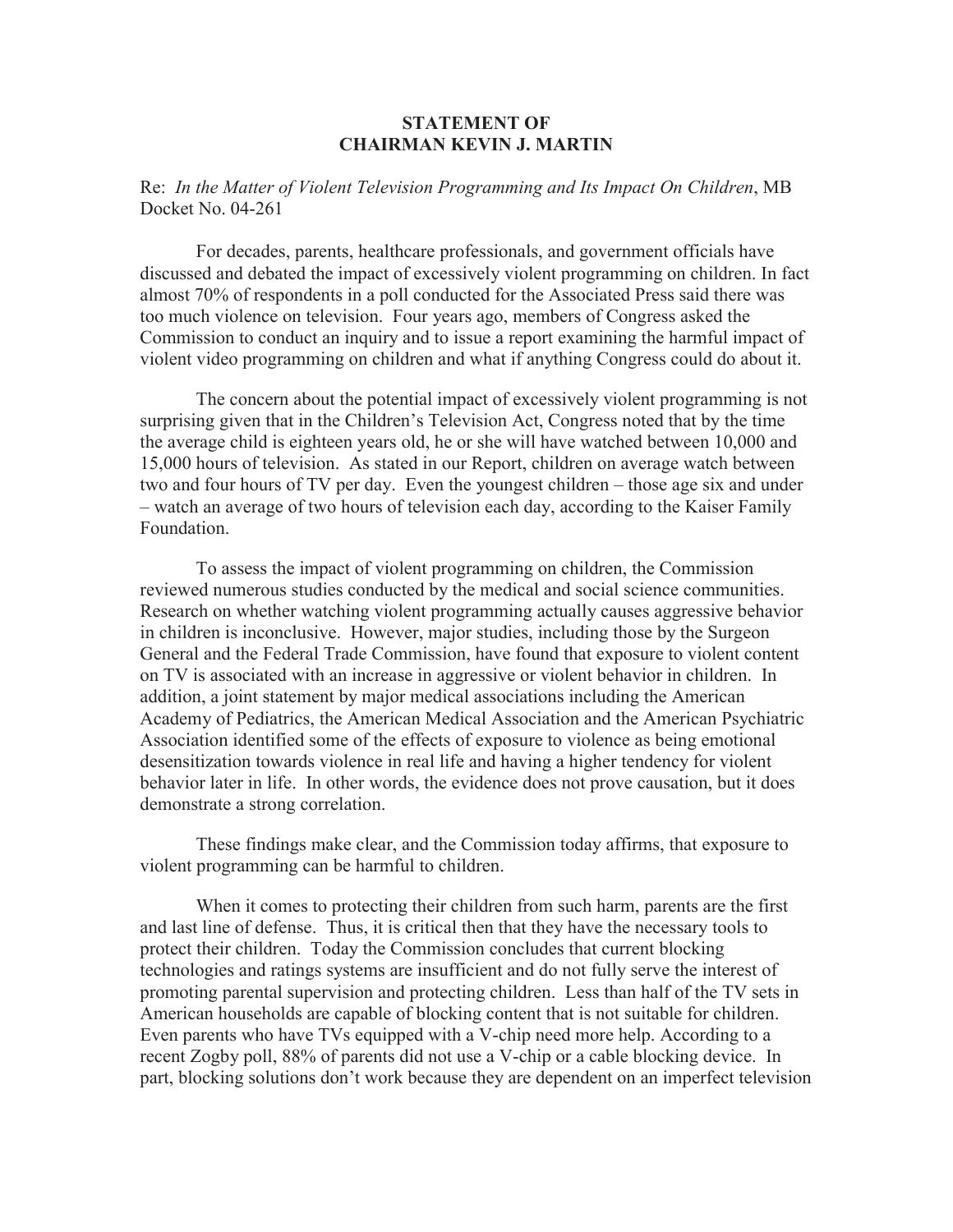ratings system. Only 8% of respondents in the Zogby poll could correctly identify the ratings categories.

Clearly, steps should be taken to protect children from excessively violent programming. Some might say such action is long overdue. Parents need more tools to protect children from excessively violent programming. And, as the Commission finds today, they need tools that address the violent programming on all platforms—broadcast, cable and satellite.

I have long encouraged industry to give parents more direct control over the television content that comes into their homes. Broadcasters could reinstate the Family Hour at the beginning of prime-time, during which they would air only programs appropriate for children. Cable and satellite operators could enable parents to avoid purchasing channels that tend to show excessively violent programming by allowing them to purchase channels individually or in smaller bundles as they currently do for "premium channels" like HBO.

Whenever government considers such regulations, it must do so with great care and deliberation. For example, real life violence shown in a news story is not the same as fictional violence graphically depicted for purposes of "entertainment". Congress specifically asked the Commission to consider whether it would be possible to restrict the showing of violent programming during the hours of the day when children are likely to be watching television. The United States Supreme Court has upheld this sort of time channeling in the context of indecent programming. In that context, the Supreme Court ruled that the government could apply regulations when the government's interest was "substantial" and the restriction was "narrowly tailored." The Supreme Court emphasized two factors: the "pervasive presence in the lives of all Americans," and the government's interests in the well-being of children and in supporting parental supervision of children.

The television industry has already developed definitions of violence that is used in their ratings system. Specifically, the TV Parental Guidelines developed by the television industry include ratings that indicate the presence of "fantasy violence," "no violence," "moderate violence," "intense violence," and "graphic violence." Thus, it appears that the industry agrees with some basic definition of violence in programming, at least for use with blocking technologies. I therefore question commenters' arguments that violence can be defined sufficiently for ratings and blocking purposes, but not defined sufficiently for purposes of time channeling requirements.

Requiring cable and satellite television providers to offer programming in a more a la carte manner would be a more content neutral means for Congress to regulate violent programming and therefore would raise fewer constitutional issues. All of the versions of a la carte would keep government out of regulating content directly while enabling consumers, including parents, to receive the programming they want and believe to be appropriate for their families. For instance, cable operators already block any channel that a consumer requests to be blocked. One form of a la carte could simply require the cable operator to reimburse consumers for the channels they request to have blocked.